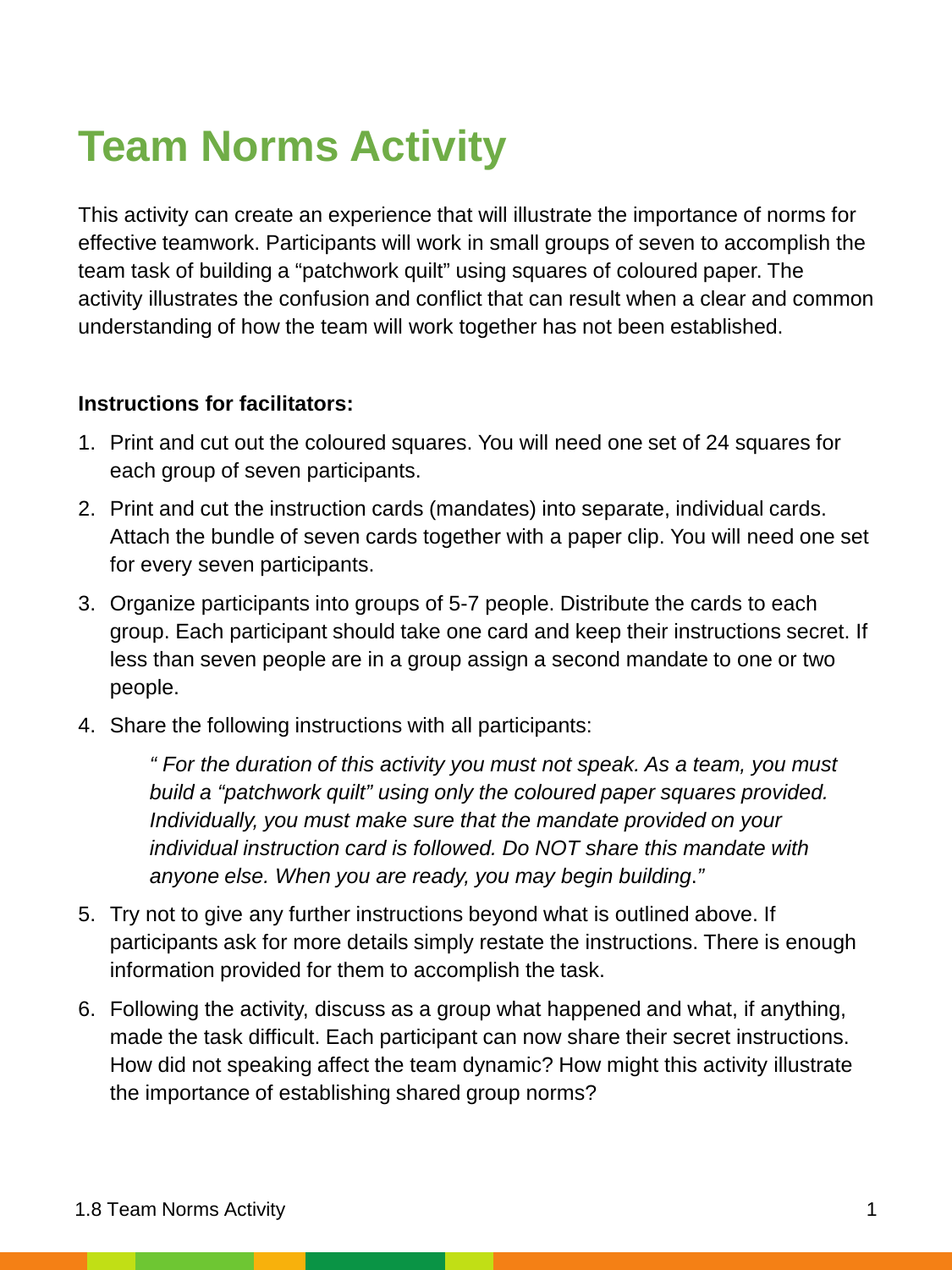## **Mandate 1**

You are the builder and the only person who can create the quilt. If anyone else tries to touch the paper squares you must stop them!

### **Mandate 3**

Your job is to make sure the quilt contains exactly 3 red squares (no more, no less!)

#### **Mandate 2**

Your job is to make sure the quilt is exactly 4 squares wide and 4 squares long.

#### **Mandate 4**

Your job is to make sure the quilt has NO green squares.

#### **Mandate 5**

Your job is to make sure there is a yellow square next to every blue square.

#### **Mandate 6**

Your job is to make sure there are no more than one blue square in every row and column of the quilt.

#### **Mandate 7**

Your job is to make sure the quilt contains at least 4 blue squares.

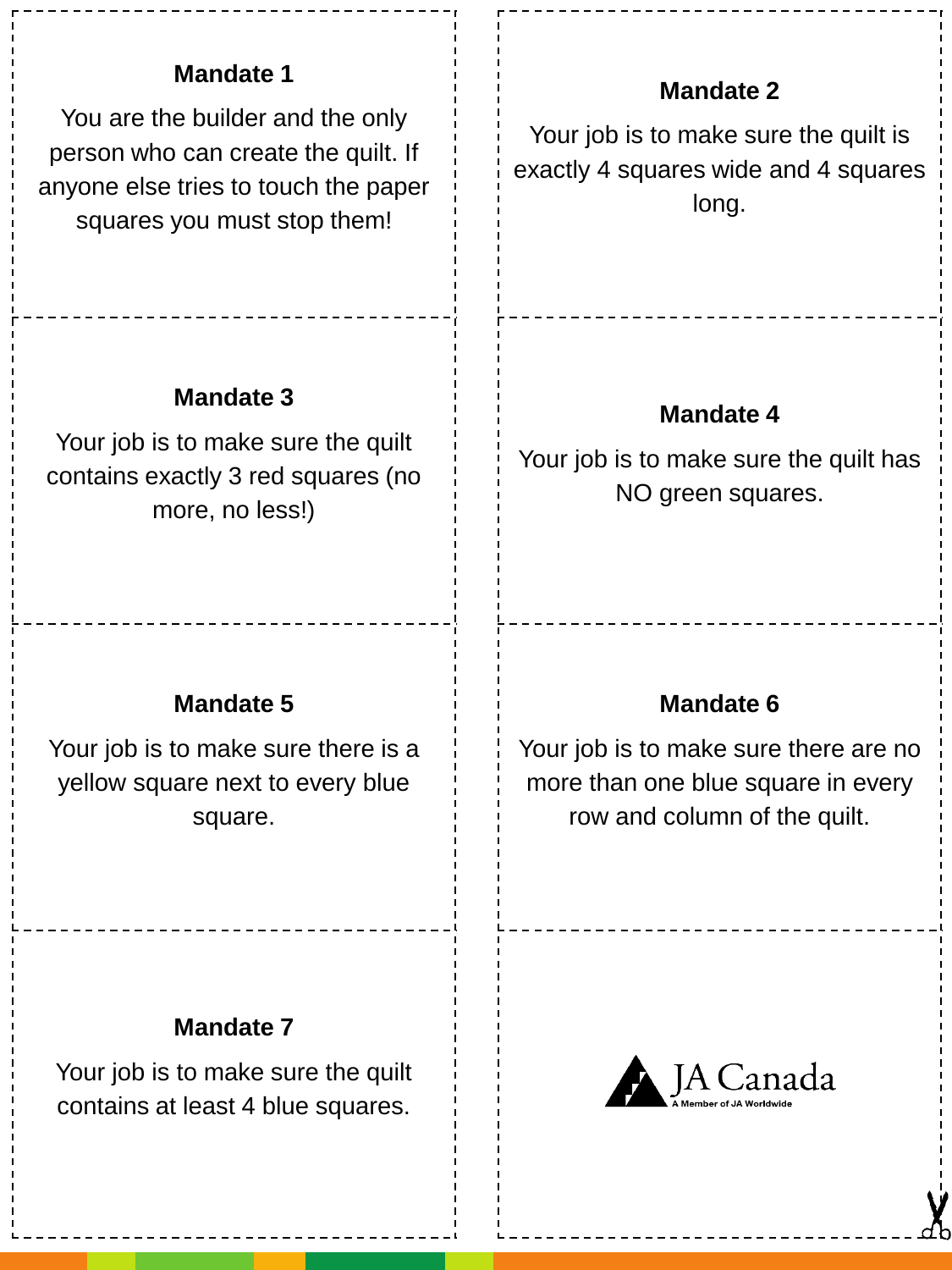